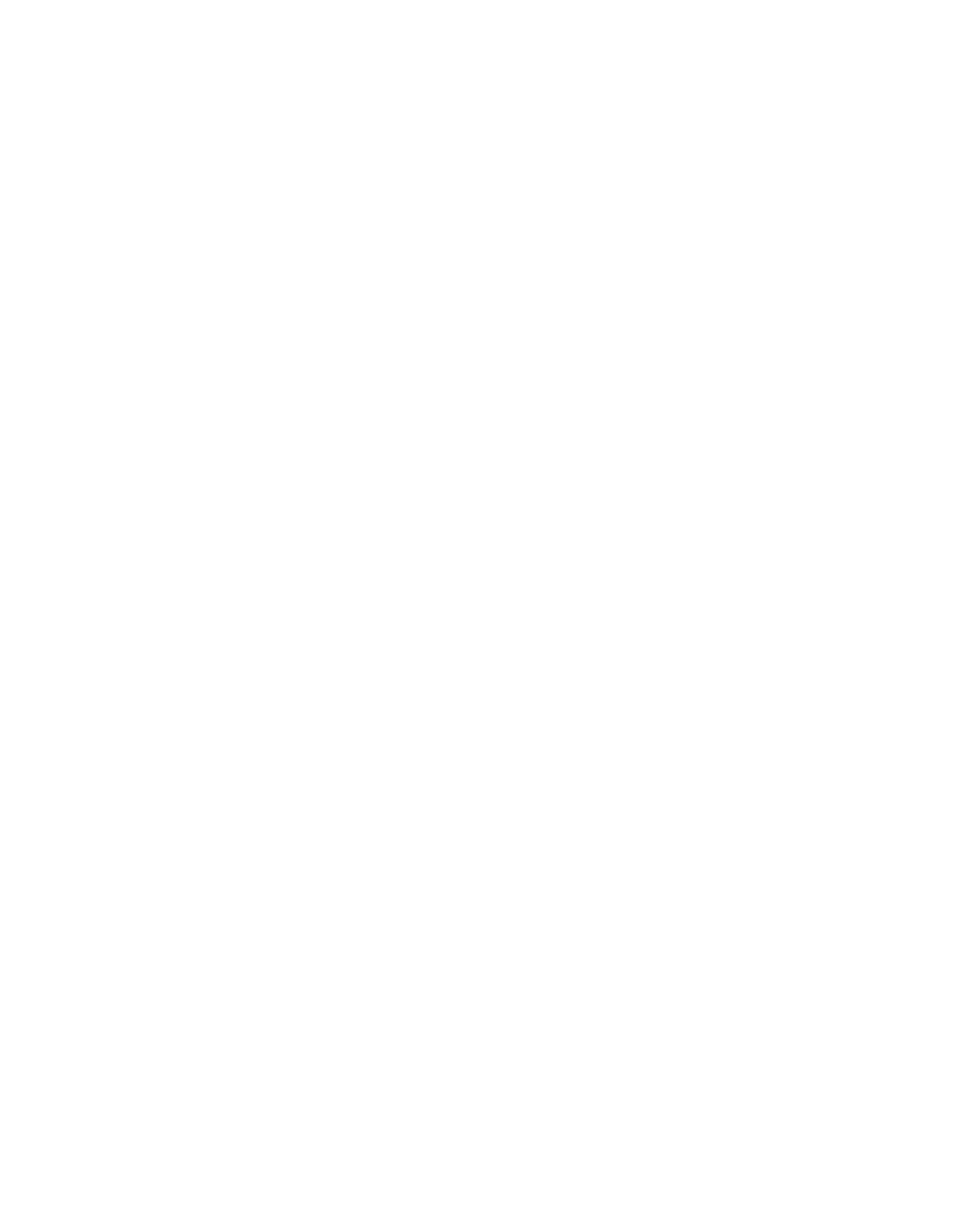## RULE 4(K), NATIONWIDE PERSONAL JURISDICTION, AND THE CIVIL RULES ADVISORY COMMITTEE: LESSONS FROM ATTEMPTED REFORM

*A. Benjamin Spencer*∗

### INTRODUCTION

On multiple occasions, I have advocated for a revision to Rule 4(k) of the *Federal Rules of Civil Procedure* that would disconnect personal jurisdiction in federal courts from the jurisdictional limits of their respective host states—to no avail. In this Essay, I will review—one final time—my argument for nationwide personal jurisdiction in the federal courts, recount my (failed) attempt to persuade the Advisory Committee on Civil Rules to embrace my view, and reflect on what lessons may be drawn from the experience regarding the civil rulemaking process. My aim is to prompt discussion around potential rulemaking reforms and to equip future would-be reformers with insights that might facilitate some degree of success.

#### I. THE PROPOSAL: NATIONWIDE PERSONAL JURISDICTION

In most cases, personal jurisdiction over defendants in federal court is limited to the jurisdictional reach enjoyed by the courts of the state in which the federal district court is located.<sup>1</sup> This is a consequence of Rule  $4(k)(1)(A)$ which provides that "[s]erving a summons or filing a waiver of service establishes personal jurisdiction over a defendant . . . who is subject to the jurisdiction of a court of general jurisdiction in the state where the district court is located."2 Importantly, this limitation is not a consequence of constitutional limits on the authority of federal courts; as arms of the national sovereign, they are limited by the Due Process Clause of the Fifth Amendment3—not the Fourteenth Amendment—and thus the constitutional scope of a federal court's

<sup>∗</sup> Dean & M-W Foundation Trustee Professor of Law, William & Mary Law School. The author is also a member of the Civil Rules Advisory Committee of the Judicial Conference of the United States; the views expressed in this Essay are his own and do not represent official views of the Rules Committee.

<sup>1.</sup> Daimler AG v. Bauman, 571 U.S. 117, 125 (2014) (citing FED. R. CIV. P. 4(k)(1)(A)) ("Federal courts ordinarily follow state law in determining the bounds of their jurisdiction over persons.").

<sup>2.</sup> FED. R. CIV. P. 4(k)(1)(A).

<sup>3.</sup> U.S. CONST. amend. V.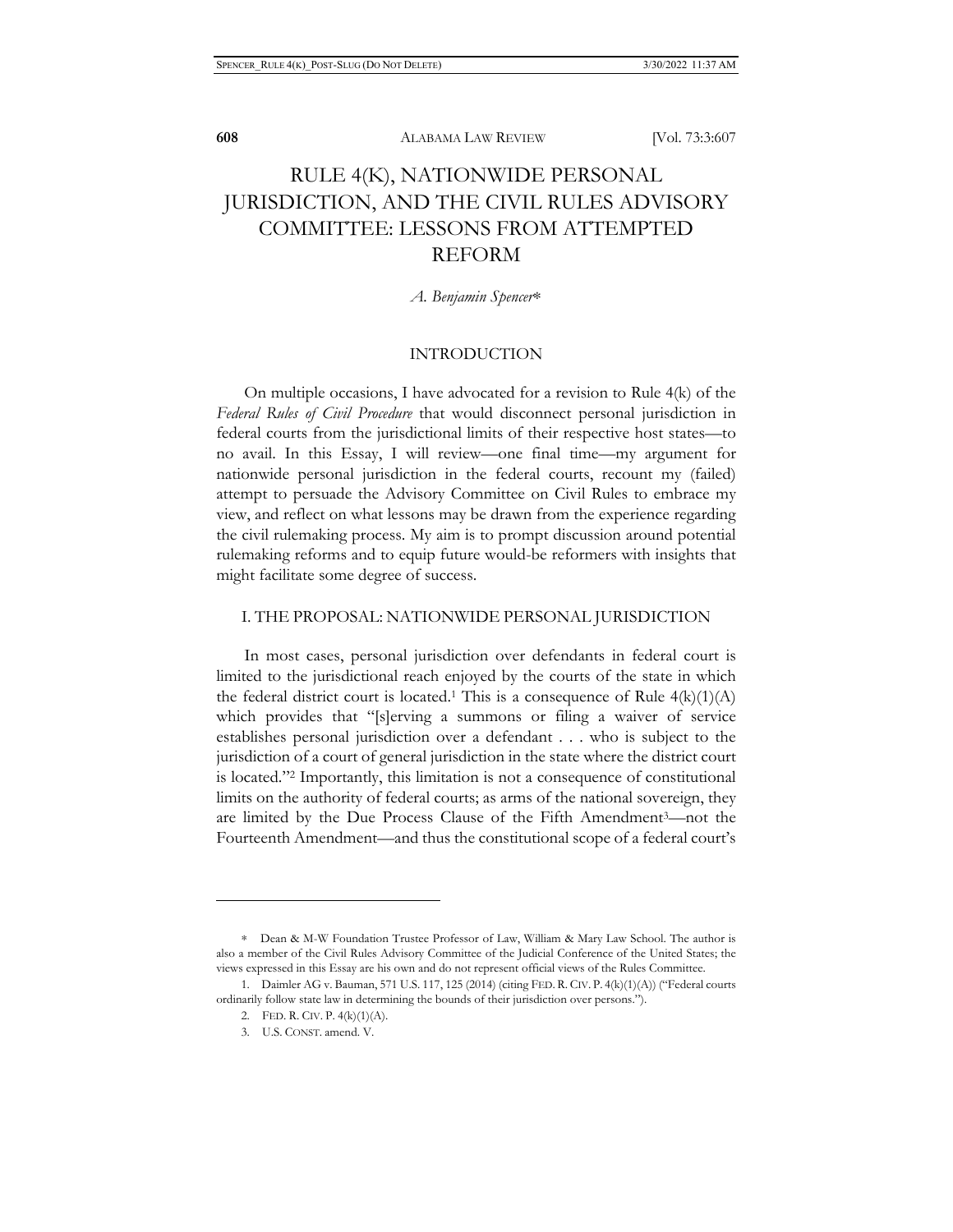territorial jurisdiction extends nationally, requiring only minimum contacts with the United States as a whole.4

Notwithstanding the constitutional scope of federal territorial jurisdiction, the longstanding approach has been to constrain the reach of the federal courts to a smaller territorial sphere—initially to the district inhabited or occupied by the defendant<sup>5</sup> and today to the territorial reach of courts of the respective host states. This approach was sound initially, both doctrinally and from a policy perspective. Doctrinally, as an emanation from the Judiciary Act of 1789, limiting the effective reach of process was a proper exercise of Congress's authority to create and regulate inferior federal courts.6 Policy wise, as a geographically dispersed nation comprised of a union of previously separate colonies, limiting the ability of federal courts to summon persons from one state to another (by horse-driven means) likely was the only approach that was tenable if the federal courts were to exist at all.

Today's limitation, however, is of a different character in a couple of important respects. The territorial reach of the federal district courts is limited by a rule of civil procedure rather than by statute, and it is styled as a jurisdictional rule rather than a rule that constrains the reach of process.7 The statute under which the *Federal Rules* are promulgated—the Rules Enabling Act (REA)8—only authorizes the development of rules of "practice and procedure"

<sup>4.</sup> J. McIntyre Mach., Ltd. v. Nicastro, 564 U.S. 873, 884 (2011) (plurality opinion) ("Because the United States is a distinct sovereign, a defendant may in principle be subject to the jurisdiction of the courts of the United States but not of any particular State."); Livnat v. Palestinian Auth., 851 F.3d 45, 55 (D.C. Cir. 2017) ("The only difference in the personal-jurisdiction analysis under the two Amendments is the *scope* of relevant contacts: Under the Fourteenth Amendment, which defines the reach of state courts, the relevant contacts are state-specific. Under the Fifth Amendment, which defines the reach of federal courts, contacts with the United States as a whole are relevant."); Republic of Pan. v. BCCI Holdings (Lux.) S.A., 119 F.3d 935, 946–47 (11th Cir. 1997) ("[A] defendant's contacts with the forum state play no magical role in the Fifth Amendment analysis. . . . Thus, determining whether litigation imposes an undue burden on a litigant cannot be determined by evaluating only a defendant's contacts with the forum state. A court must therefore examine a defendant's aggregate contacts with the nation as a whole rather than his contacts with the forum state in conducting the Fifth Amendment analysis." (footnote omitted)); United States v. De Ortiz, 910 F.2d 376, 382 (7th Cir. 1990) (indicating that Fifth Amendment due process is satisfied where the defendant has "sufficient contacts with the United States as a whole rather than any particular state or other geographic area").

<sup>5.</sup> Judiciary Act of 1789, ch. 20, § 11, 1 Stat. 73, 79 ("[N]o civil suit shall be brought before [district or circuit] courts against an inhabitant of the United States, by any original process in any other district than that whereof he is an inhabitant, or in which he shall be found at the time of serving the writ . . . .") *amended by* FED. R. CIV. P. 4(k)(1)(A).

<sup>6.</sup> *See* U.S. CONST. art. I, § 8, cl. 18; *id.* art. III, § 1.

<sup>7.</sup> As originally adopted in 1938, Rule 4(f)—the predecessor to Rule 4(k)(1)(A)—confined itself to addressing the geographical reach of effective service of process; it read:

TERRITORIAL LIMITS OF EFFECTIVE SERVICE. All process other than a subpoena may be served anywhere within the territorial limits of the state in which the district court is held and, when a statute of the United States so provides, beyond the territorial limits of that state. A subpoena may be served within the territorial limits provided in Rule 45.

FED. R. CIV. P. 4(f) (1938). This, of course, is not how Rule 4(k)(1)(A) reads today*. Id.* 4(k)(1)(A) (indicating when service of process "establishes personal jurisdiction over a defendant").

<sup>8. 28</sup> U.S.C. § 2072.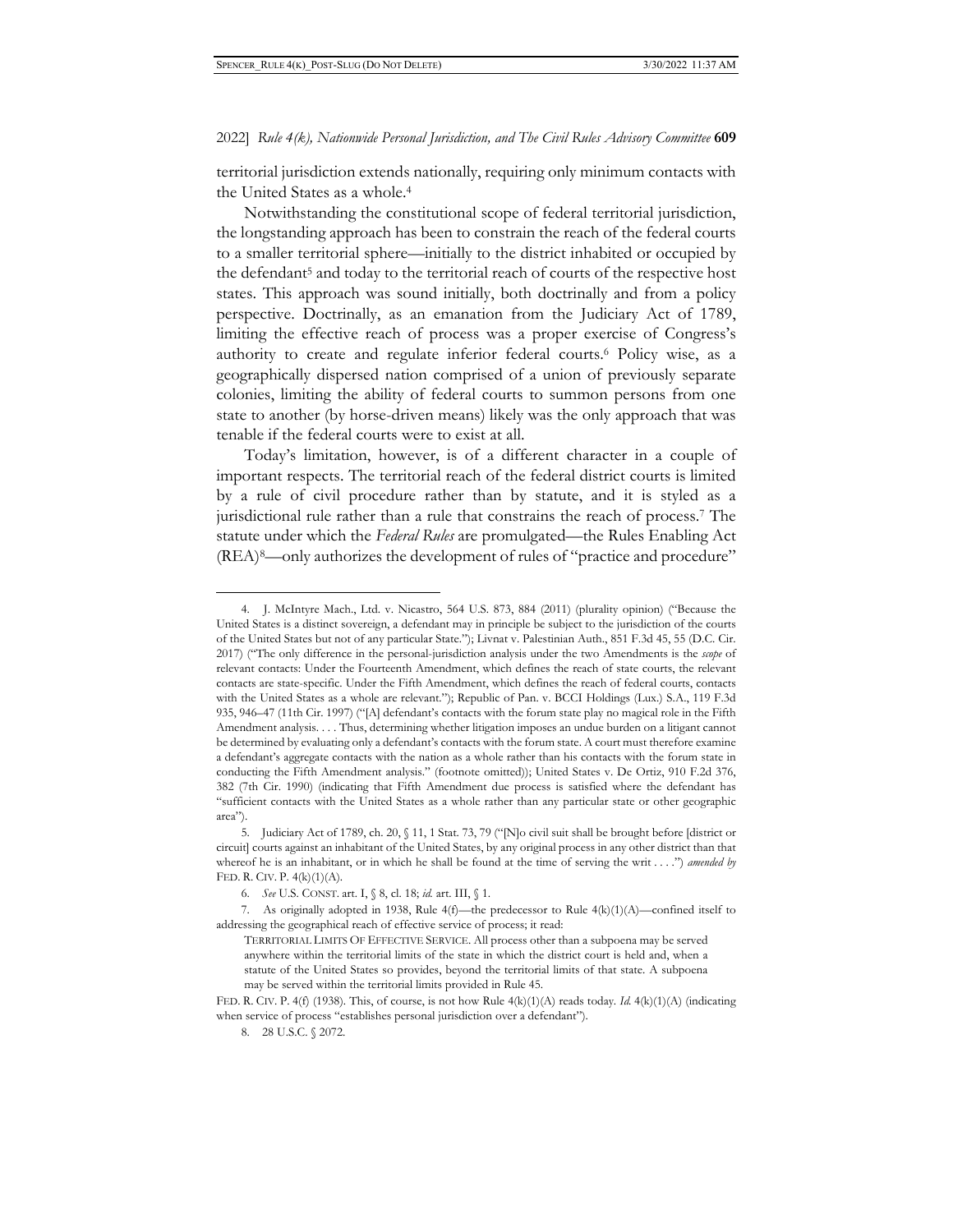(or evidence), not jurisdictional rules, which are what we find in Rule  $4(k)(1)(A)$ .<sup>9</sup> Additionally, the policy justification for confining the reach of federal district courts to the limits of their respective host states no longer holds. Today, federal courts are well-established forums for disputes that cross state lines or touch on topics of national concern, and they should be available to hear such cases, especially when the doors to state court would be closed.<sup>10</sup> Further, the advent of a minimum contacts approach to personal jurisdiction that focuses on purposeful contacts rather than physical presence,<sup>11</sup> combined with the minimization of inconvenience that modern communications and transportation technology provide,<sup>12</sup> have made it unnecessary to view state boundaries as the relevant touchpoints for the disputes that federal courts entertain. Indeed, doing so presents dubious outcomes, as federal court litigants must frequently tarry over jurisdictional fights of no (Fifth Amendment) constitutional significance,13 and defendants evade the grasp of federal courts for no good reason other than that their co-located state cousins would be impotent under the same circumstances.14

In any event, these perspectives led me to develop and suggest the following proposal to amend Rule 4(k):

(k) TERRITORIAL LIMITS OF EFFECTIVE SERVICE. (1) In General. Serving a summons or filing a waiver of service establishes personal jurisdiction over a defendant: when exercising jurisdiction is consistent with

<sup>9.</sup> A. Benjamin Spencer, *Substance, Procedure, and the Rules Enabling Act*, 66 UCLA L. REV. 654, 711–13 (2019) (laying out argument extensively).

<sup>10.</sup> A. Benjamin Spencer, *The Territorial Reach of Federal Courts*, 71 FLA. L. REV. 979, 986 (2019) ("[S]hackling federal courts to the territorial limits of their host states deprives them of the ability to fulfill a key role as providers of an important forum for qualifying civil disputes when state courts are unavailable." (citing Arrowsmith v. United Press Int'l, 320 F.2d 219, 235 (2d Cir. 1963) (Clark, J., dissenting) ("[I]ndeed to put [the question of personal jurisdiction in federal court] in the hands of the states would be to destroy all reason for having a federal tribunal (in which the litigant has more confidence) enforce a litigant's rights accorded by state law."))).

<sup>11.</sup> *See* Int'l Shoe Co. v. Washington, 326 U.S. 310, 321 (1945).

<sup>12.</sup> *See, e.g.*, Kernan v. Kurz–Hastings, Inc., 175 F.3d 236, 244 (2d Cir. 1999) (holding that burden on Japanese defendant was insufficient to overcome its minimum contacts, particularly because "the conveniences of modern communication and transportation ease what would have been a serious burden only a few decades ago"); Panavision Int'l, L.P. v. Toeppen, 141 F.3d 1316, 1323 (9th Cir. 1998) ("'[I]n this era of fax machines and discount air travel' requiring [the defendant] to litigate in [a foreign jurisdiction] is not constitutionally unreasonable." (quoting Panavision Int'l, L.P. v. Toeppen, 938 F. Supp. 616, 622 (C.D. Cal. 1996))).

<sup>13.</sup> *See* Spencer, *supra* note 10, at 990–91 ("[P]ersonal jurisdiction doctrine with respect to the Fourteenth Amendment 'is notoriously confusing and imprecise'; the linkage mandated by Rule  $4(k)(1)(A)$ needlessly hobbles federal courts and litigants—in ordinary cases as well as in consolidated multidistrict proceedings—with having to perpetuate and endure expensive, wasteful, and time-consuming satellite litigation over jurisdictional disputes that would largely be obviated under a regime governed solely (or primarily) by the Due Process Clause of the Fifth Amendment." (footnotes omitted)).

<sup>14.</sup> *See id.* at 989–90 (discussing cases in which defendants evade the jurisdictional reach of federal courts based on state jurisdictional limitations under circumstances in which the Fifth Amendment would not have precluded jurisdiction in federal court).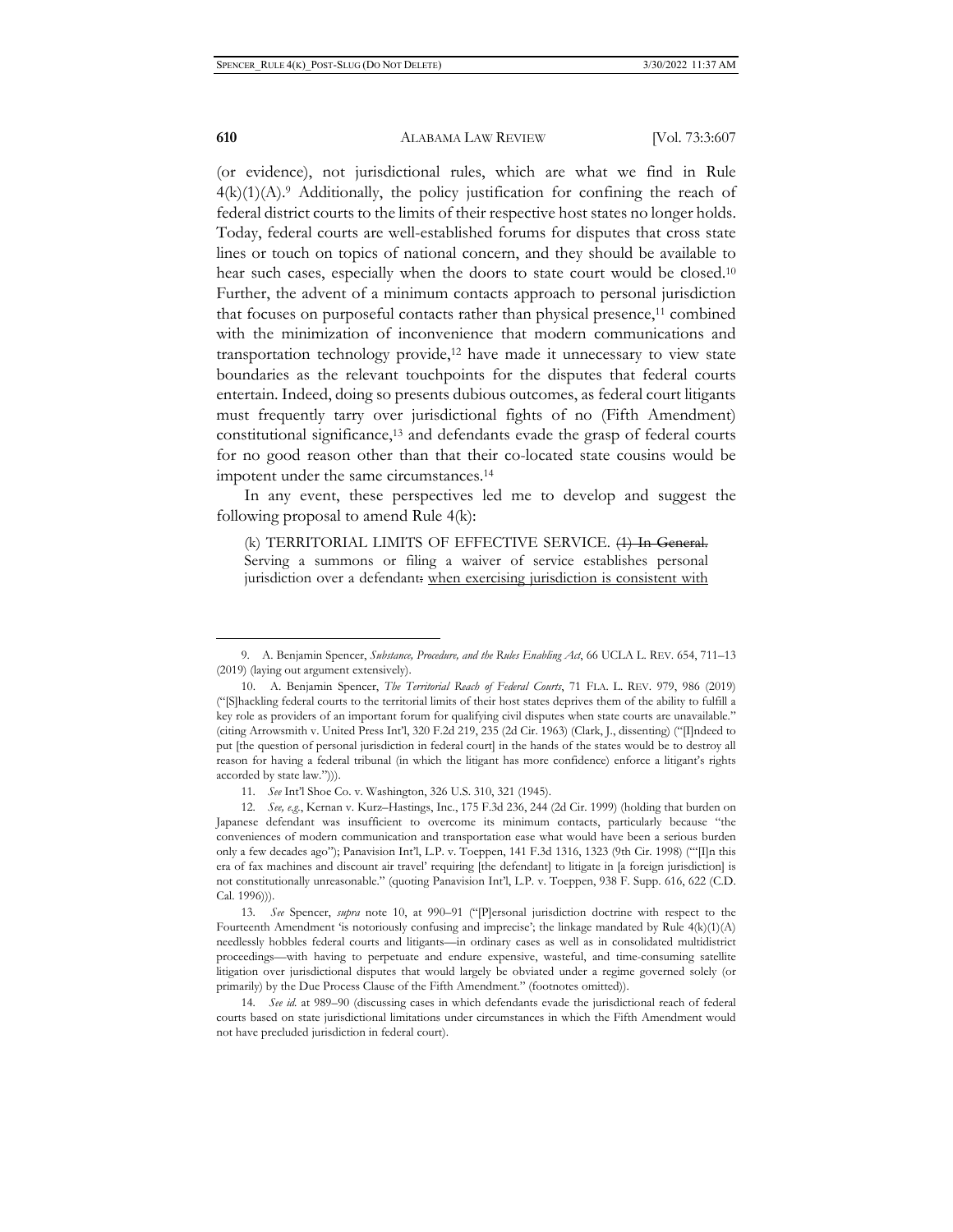the United States Constitution and laws [deleting the remainder of the present rule].15

Revising Rule 4(k) in this manner would leave the matter of personal jurisdiction in the federal district courts to be governed solely by the Fifth Amendment, subject to any laws Congress might subsequently enact. That would mean that minimum contacts with the United States would suffice for jurisdictional purposes, which all U.S.-based persons and entities would satisfy based on general jurisdiction; otherwise, defendants' nationwide contacts, rather than their contacts with the forum state, would be assessed for constitutional sufficiency. Federal venue laws16 would remain as a means of steering disputes into appropriate geographical locales.

### II. RULES COMMITTEE RESPONSE: A POLITE NO THANK YOU

My proposal (along with that of Professor Patrick Borchers to expand Rule  $4(k)(2)$ 's coverage to diversity cases)<sup>17</sup> was placed on the agenda for the April 2018 meeting of the Rules Committee. As is customary, the Reporter to the Committee, Professor Ed Cooper, crafted a "Reporter's Memorandum" that addressed my proposal by presenting a summary and analysis of it.18 After aptly summarizing my proposal, its purported benefits, and the acknowledged implications for the jurisdictional reach of federal courts, Professor Cooper noted a hesitancy that I expressed in my letter to the Committee: the amendment I had proposed retained Rule 4(k)'s posture as a jurisdictional rule, which—as noted above—I had concluded that the REA did not permit. However, I did not believe that this view would be shared by the Rules Committee, and thus my proposed language was offered using jurisdictional language notwithstanding my REA argument pooh-poohing such an approach from a doctrinal perspective (and proving that straddling the academic and practical spheres simultaneously is tricky to pull off successfully).

Professor Cooper addressed my REA concerns by laying out a brief argument as to why Rule  $4(k)(1)(A)$ , as currently written, was consistent with the REA while leaving open to debate whether my proposal would be consistent with the REA.19 That treatment left my proposal in the worst of both

<sup>15.</sup> *See* ADVISORY COMM. ON CIV. RULES, AGENDA, APRIL 10, 2018, at 367 (2018) [hereinafter AGENDA], https://www.uscourts.gov/rules-policies/archives/agenda-books/advisory-committee-rulescivil-procedure-april-2018. This language mirrors the approach taken in Federal Rule of Bankruptcy Procedure 7004(f). *See* FED. R. BANKR. P. 7004(f).

<sup>16.</sup> *E.g.*, 28 U.S.C. §§ 1391, 1404, 1406.

<sup>17.</sup> AGENDA, *supra* note 15, at 347.

<sup>18.</sup> *Id.* at 335.

<sup>19.</sup> *Id.* at 339 ("Professor Spencer has moved to the view that the Enabling Act does not provide authority to push personal jurisdiction to the outer limits he proposes. In short, past Committees have concluded that the Enabling Act authorizes rules that expand personal jurisdiction by providing for service of process outside the court's district or state. The explicit 'special note' provided with the adoption of Rule 4(k)(2) lends support to the view that the Supreme Court was fully aware of these questions and agreed that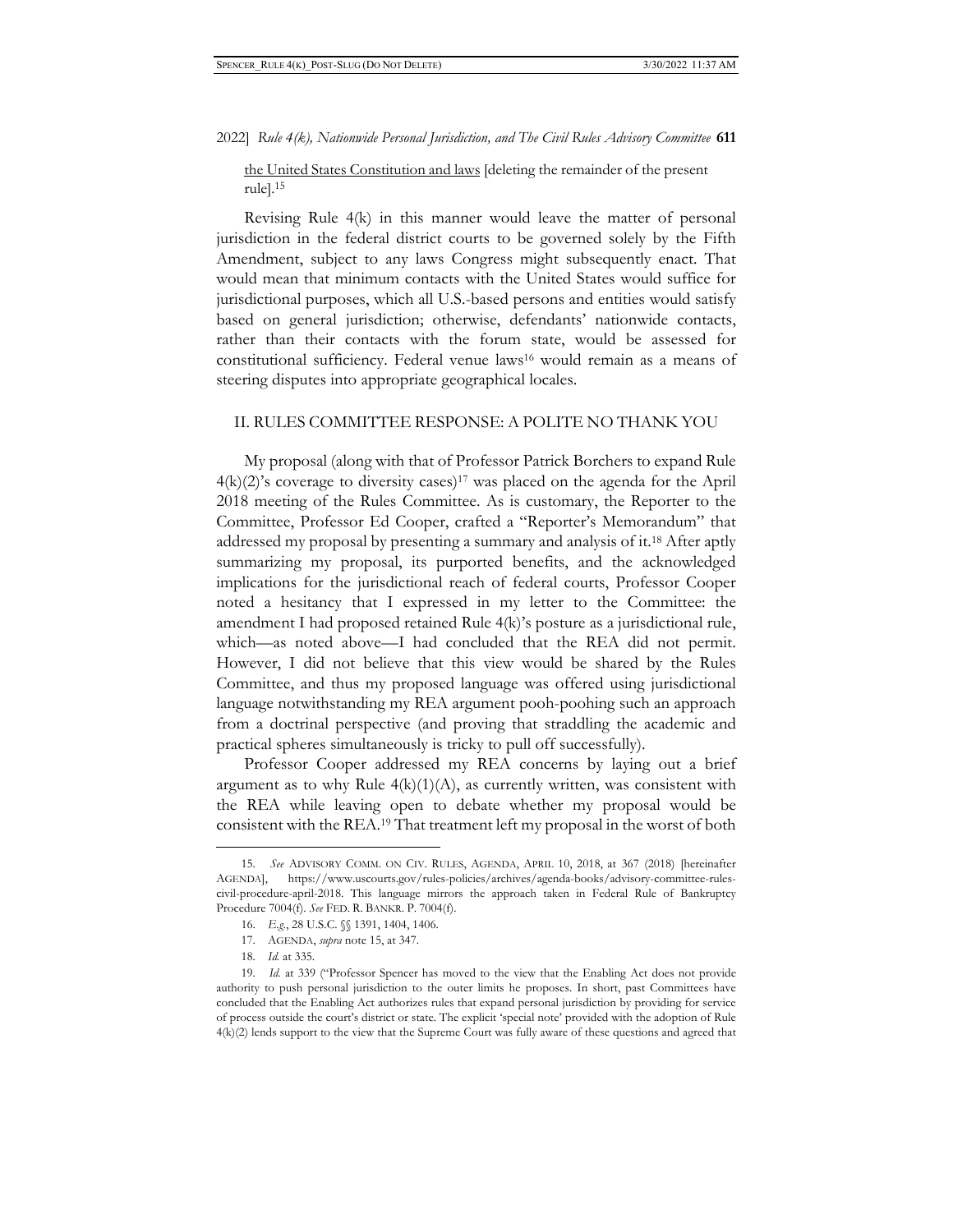worlds: potentially hobbled by my own REA argument but not bolstered by an embrace of the REA-infirmity of the current rule that I was trying to supplant. In other words, rather than my REA argument serving as an incentive for the Rules Committee to walk away from Rule  $4(k)(1)(A)$ , it was being used against me (admittedly at my own instigation) as an obstacle to considering my proposed reform. My first error, then, was to infuse a largely academic and debatable proposition—that the Rules Enabling Act could not sustain a rule such as Rule  $4(k)(1)(A)$ —into the discussion, for it distracted and detracted from my principal objective of achieving jurisdictional reform.20

The REA authority conundrum was simply the first course served in Professor Cooper's tripartite presentation of the difficulties that would accompany any embrace of what I was suggesting. His next observation was that one would have to be attentive to how choice of law would work in a world in which federal courts could entertain disputes that their host states could not. This is because under *Klaxon*, federal courts adjudicating state law claims are bound to apply the host state's choice-of-law rules,<sup>21</sup> a linkage that becomes attenuated if not entirely severed if diversity and alienage cases are litigated in states whose courts would lack jurisdiction over them. As Professor Cooper mused, federal courts potentially unbound from *Klaxon* would have to develop

these rules satisfy both requirements of § 2072: They really are rules of procedure, and they do not abridge, enlarge, or modify the underlying substantive rights.").

<sup>20.</sup> Showing that I cannot let go of the point, for those who think that the rule is a procedural one because it purports to govern the territorial limits of effective service, I simply point out that the jurisdictional constraints imposed on federal courts by Rule 4(k)(1)(A) are regularly operative outside of the Rule 4 service of process context when amended claims adding new parties and the claims of intervenors and co-parties are lodged and served under Rule 5, not Rule 4. *See* A. Benjamin Spencer, *Out of the Quandary: Personal Jurisdiction over Absent Class Member Claims Explained*, 39 REV. LITIG. 31, 43 (2019) ("Once a defendant has appeared in a case in response to the original service of the complaint, all subsequent pleadings are served on the defendant under Rule  $5(a)(1)$ . This means, for example, that an amended pleading asserting new claims need not be reserved under Rule 4. There is no question that—notwithstanding that such amended complaints are not served with a summons under Rule 4—new claims appearing in amended complaints must satisfy the jurisdictional constraints imposed by Rule  $4(k)$ ; courts regularly apply Rule  $4(k)(1)(A)$  limitations to the claims appearing in amended complaints." (footnotes omitted)); *id.* at 43–44 ("[W]hen a plaintiff amends its complaint to add new plaintiffs under Rule 20, or when new plaintiffs intervene in an action under Rule 24, neither of these parties is required to serve process on the defendant under Rule 4. Instead, their claims are introduced in the action either through an amendment under Rule 15 (adding a plaintiff under Rule 20) or a motion to intervene under Rule 24, both of which are communicated to the defendant under the auspices of Rule 5, not Rule 4. Notwithstanding that, the personal jurisdiction limitations of the district court that are imposed by Rule 4(k) remain the operative constraints that district courts apply to these new claims by *newly joined* parties. It thus cannot be gainsaid that the territorial reach of federal courts over claims added to the action after the initial service of the summons is defined by Rule 4(k), even though none of those claims are served on defendants under Rule 4." (footnotes omitted)).

<sup>21.</sup> Klaxon Co. v. Stentor Elec. Mfg. Co., 313 U.S. 487, 496 (1941) ("We are of opinion that the prohibition declared in Erie . . . against such independent determinations by the federal courts extends to the field of conflict of laws. The conflict of laws rules to be applied by the federal court in Delaware must conform to those prevailing in Delaware's state courts.").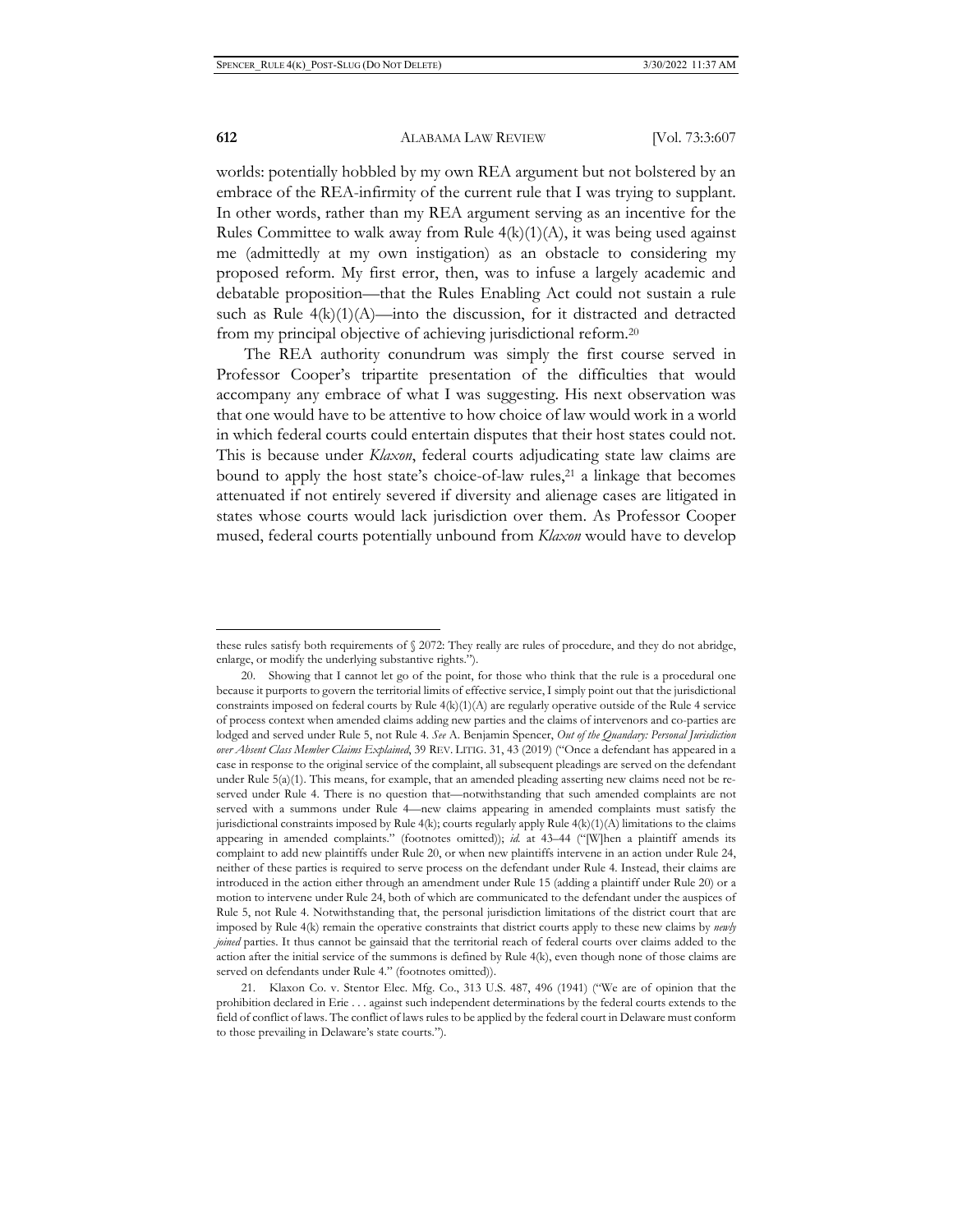an alternate means of selecting an appropriate choice-of-law rule, a matter the *Federal Rules* might not be able to address consistent with the REA.22

Professor Cooper's final and most effective parry was to articulate the potential complexities of a regime wholly dependent on the venue statutes to shoulder the task of infusing locational rationality in federal courts if possessed of the national reach that my proposal would give them. He wondered, "If § 1391 was not drafted, and has not yet been interpreted, to do duty in a context of nationwide minimum contacts jurisdiction, is it fair to rely on it to supply appropriate locating factors?"23 He also rightly pointed out that because foreign defendants receive little to no protection under the general venue statute,<sup>24</sup> a nationwide jurisdiction regime would leave them vulnerable to being dragged into any federal district court in the country, no matter how unconnected its locale might be from the dispute. Perhaps most damningly, Professor Cooper explained that because the identification of an appropriate venue under 28 U.S.C. § 1391(b)(1) is closely intertwined with where entity defendants could be subjected to personal jurisdiction,<sup>25</sup> revising Rule  $4(k)$  to make jurisdiction potentially available in every federal court could theoretically eviscerate any limitation on where venue would be proper under (b)(1) as well.26 Ameliorating this problem would be tremendously difficult, wrote Professor Cooper, because it would require a congressional assist.27

At the April 2018 meeting of the Rules Committee, Professor Cooper gave an oral recitation of the observations previewed in his Reporter's Memorandum,<sup>28</sup> which I was then charged with following with remarks in defense of my proposal. I laid out arguments that I later detailed in a 2019 article that I prepared specifically to address Professor Cooper's concerns,<sup>29</sup> so I won't rehearse them here. In short, I waved off the choice-of-law concern as cabined by due process constraints on applicable law but acknowledged that REA authority issues and the need for "some tweaking" of the federal venue statutes in tandem with any broadening of jurisdiction meant that the wisest course for the Committee to pursue would be to take on the issue with the goal of

<sup>22.</sup> AGENDA, *supra* note 15, at 340 ("Whether *Klaxon* is viewed with satisfaction or despair, expanding a federal court's personal jurisdiction beyond the reach of local state courts raises troubling questions about forcing adoption of local choice-of-law rules.").

<sup>23.</sup> *Id.* at 342.

<sup>24.</sup> *See* 28 U.S.C. § 1391(c)(3) ("[A] defendant not resident in the United States may be sued in any judicial district . . . .").

<sup>25.</sup> *See id.* § 1391(b)(1), (c)(2) (providing that venue is proper where any defendant resides and defining residency for entities as "any judicial district in which such defendant is subject to the court's personal jurisdiction with respect to the civil action in question").

<sup>26.</sup> AGENDA, *supra* note 15, at 341 ("On the face of it, expanding Rule 4(k) to Fifth Amendment due process limits seems to obliterate any independent venue provision for entity defendants.").

<sup>27.</sup> *Id.* ("Attempting to adjust this question through a more complicated Rule 4(k) may prove difficult. Adjusting it by amending § 1391 would require careful collaboration with Congress.").

<sup>28.</sup> CIV. RULES ADVISORY COMM., MINUTES, APRIL 10, 2018, at 26–30 (2018) [hereinafter MINUTES], https://www.uscourts.gov/sites/default/files/2018-04-10-cv\_minutes\_final\_0.pdf.

<sup>29.</sup> Spencer, *supra* note 10, at 1005–13.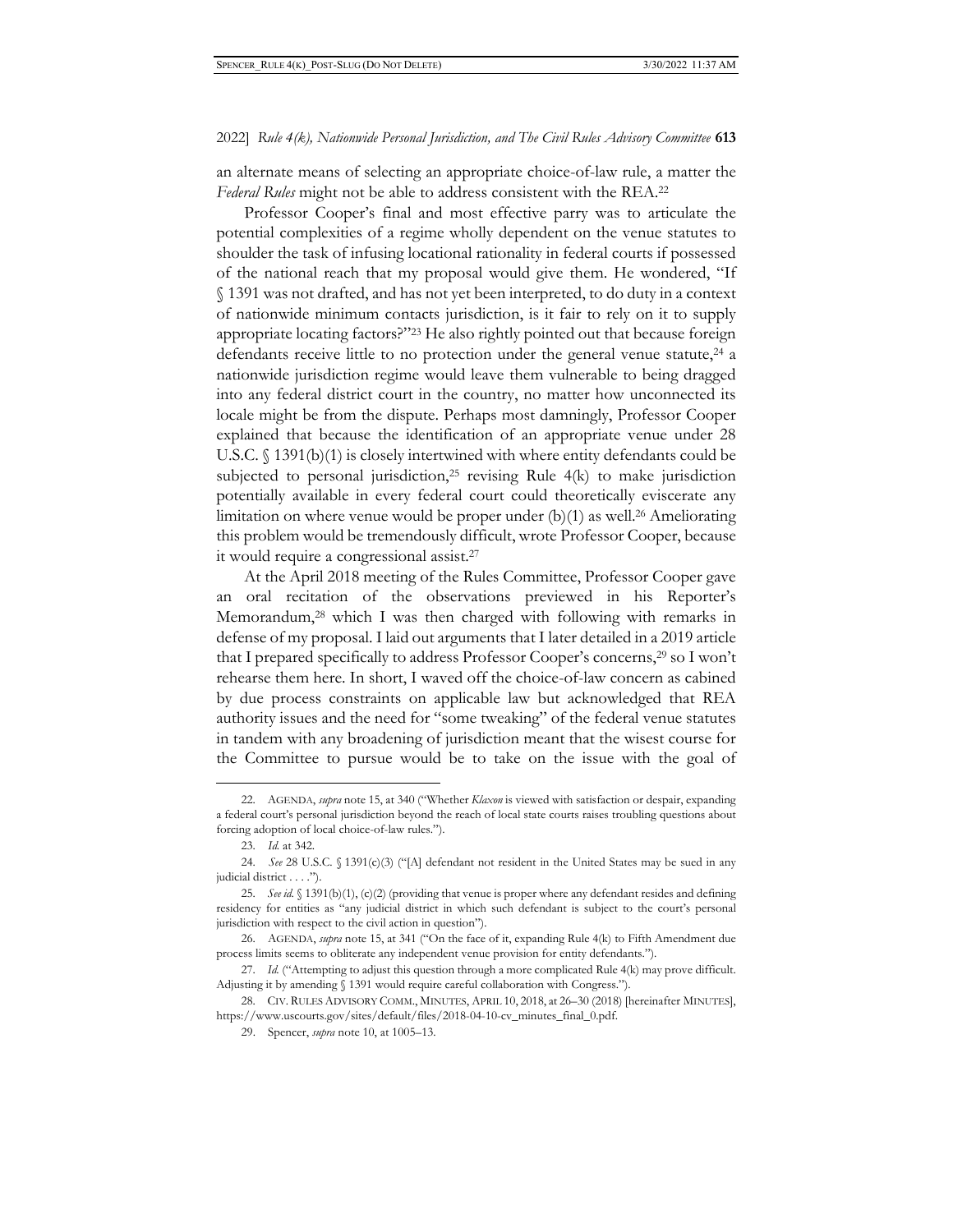developing proposals for action by Congress.<sup>30</sup> After further discussion which centered around the broad implications of expansion, whether it was proper for the Committee to make suggestions to Congress, and lingering concerns regarding authority under the REA—the Committee voted to carry forward the topic on the agenda without closing it out.<sup>31</sup> The matter has since not reappeared on the Committee's agenda and is unlikely to do so.

#### III. LESSONS

It is likely perilous to attempt generalizations regarding the rulemaking process from this single experience. Thus, I will simply offer the lessons that I am taking away from the occasion—informed by my overall experience as a member of the Committee—with the hope that others with ideas for rule reform can gain some insights that will increase their chance of success.

*The power of the Reporter*. First, the Reporters have a sizable influence on the will of the Committee, particularly with respect to proposals that touch upon matters with which members have had less experience. As most people are aware, the Reporter to the Committee is no mere scrivener; rather, the Reporter must be understood to be both the principal draftsman (yes, thus far the Civil Rules Advisory Committee's Reporters have all been men) for the Committee and an advisor who provides trusted guidance to its members as they consider what is brought before them. The Reporters are not voting members of the Committee,<sup>32</sup> and the Reporters whom I have known have honored that limitation, declining to offer opinions for or against a particular proposal under discussion. However, they do provide an analysis of every proposal, which affords them the opportunity to comment on the degree to which the problem addressed by the proposal is real or imagined, whether the proposal would be effective at addressing the perceived problem, and what disruptive effect—if any—the proposal would have on other aspects of the system were it to be adopted. To the extent the Reporter indicates less confidence in the existence or significance of a perceived problem, that view is likely to lead the Committee toward a sense that there is no need to act. If the Reporter raises the prospect of significant disruption and uncertainty that would result from adopting a proposal—as was done with respect to my Rule 4(k) proposal—the Committee is likely to be less inclined to move in that direction. This is not offered as a criticism; it is merely an observation that warrants emphasis for those who would seek to move a proposal through the Committee. My takeaway from this insight has been to vet my ideas thoroughly with the Reporter well in advance so that I can hear his reactions privately, respond to them, and adjust my

<sup>30.</sup> MINUTES, *supra* note 28, at 30–31.

<sup>31.</sup> *Id.* at 32.

<sup>32.</sup> *See Committee Membership Selection*, U.S. CTS., https://www.uscourts.gov/rules-policies/aboutrulemaking-process/committee-membership-selection (last visited Jan. 14, 2022).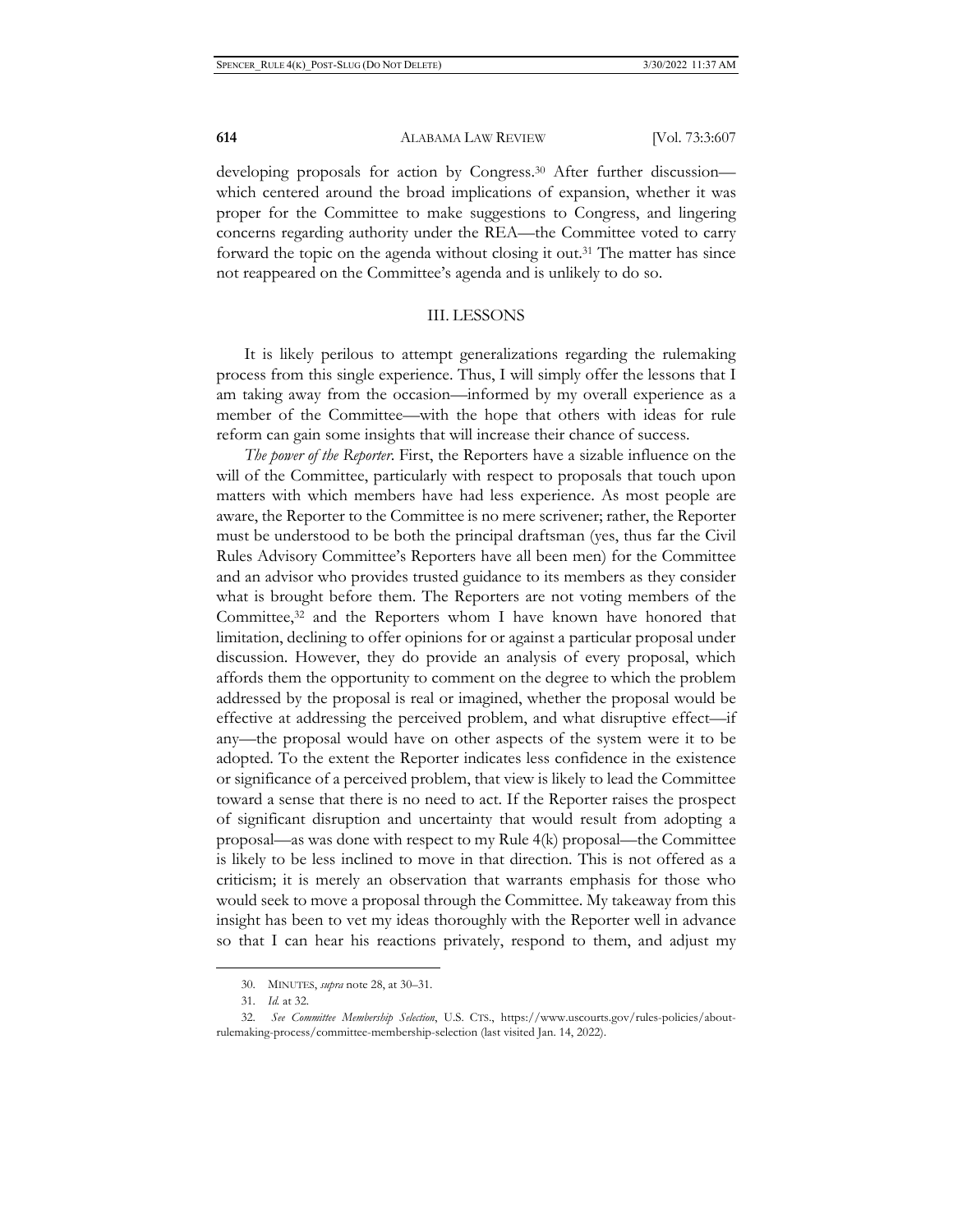proposal accordingly. In this way, the proposal is strengthened, and it is spared having the Committee members being exposed to the full range of commentary that the Reporter would have shared had I not consulted him. I failed to take this step with my Rule 4(k) proposal, and we saw where that led me.

*The judicial perspective.* A feature of the Committee that enhances the influence of the Reporter is its membership that is derived mostly from the judiciary. Rather than a committee of politicians, practicing lawyers, or academics, the majority of the Committee's members—including its chair—are currently drawn from the federal bench (plus one jurist from a state court).33 Whereas academics, political appointees, or advocates might be slightly less inclined to defer to the Reporter's perspective, the jurists seem to have intense regard for the word of the Reporter. That is a good thing, because the Reporter is typically an unbiased and highly respected expert whose words should carry weight. Although law professors, Justice Department officials, and attorneys are capable of setting aside their own policy preferences when serving as members of the committee, they inevitably are susceptible to being more (small "p") partisan and thus more willing to press forward notwithstanding objections the Reporter might raise; jurists (at least those I've served with on the Committee) tend to be more or less non-ideological in their orientation towards matters that come before the Committee, with their greater degree of neutrality providing more fertile ground for the Reporter's detached perspective.

*Problem-solving, not policymaking orientation*. In my estimation, the Committee as currently constituted<sup>34</sup> is a practically-oriented body focused on superintending the civil rules system, making sure that the system is functioning properly, and making adjustments when defects or inefficiencies are detected or external forces necessitate reform. During my time on the Committee, its

<sup>33.</sup> This profile of the Committee dates from the 1970s, prior to which practitioners and academics enjoyed the most representation on the committee. *See* Stephen B. Burbank & Sean Farhang, *Federal Court Rulemaking and Litigation Reform: An Institutional Approach*, 15 NEV. L.J. 1559, 1567–68 (2015) ("The data reflect that in the early 1960s, practitioners enjoyed the highest level of representation, followed by academics, with judges the least represented. A transformation followed in which, by the 1970s, judges moved from a relatively small minority to a consistent majority on the Committee. Just as precipitous as judges' ascent to majority status was the corresponding decline in the share of Committee representation garnered by practitioners and academics.").

<sup>34.</sup> I recognize this description may not accurately characterize the Committee as previously constituted, as many might critique the Committee for having endorsed value-laden reforms that arguably preferenced certain interests in civil litigation. *E.g.*, Brooke D. Coleman*, #Sowhitemale: Federal Civil Rulemaking*, 113 NW. U. L. REV. 52, 70–71 (2015) ("Almost every rule amendment reflects the Committee members' normative judgment about what litigation values should be elevated. For example, the 1983 amendment to Rule 11 provided for mandatory sanctions. That choice—to harden the sanction rule—was not simply a technical tweak. It was a choice reflecting the Committee members' normative judgment that the civil justice system would be better served if more frivolous claims were filtered out earlier. . . . The recent proportionality amendments are similarly value-laden. Rule 26(b)(1) was amended in 2015 to further restrict the scope of discovery. . . . Again, the amendment was not the mere fine-tuning of a rule. . . . Committee members decided to give primacy to their judgment that restrictive discovery is better for the civil justice system—even if that means that some plaintiffs with valid claims will be unable to get the information they need to win their cases." (footnote omitted)).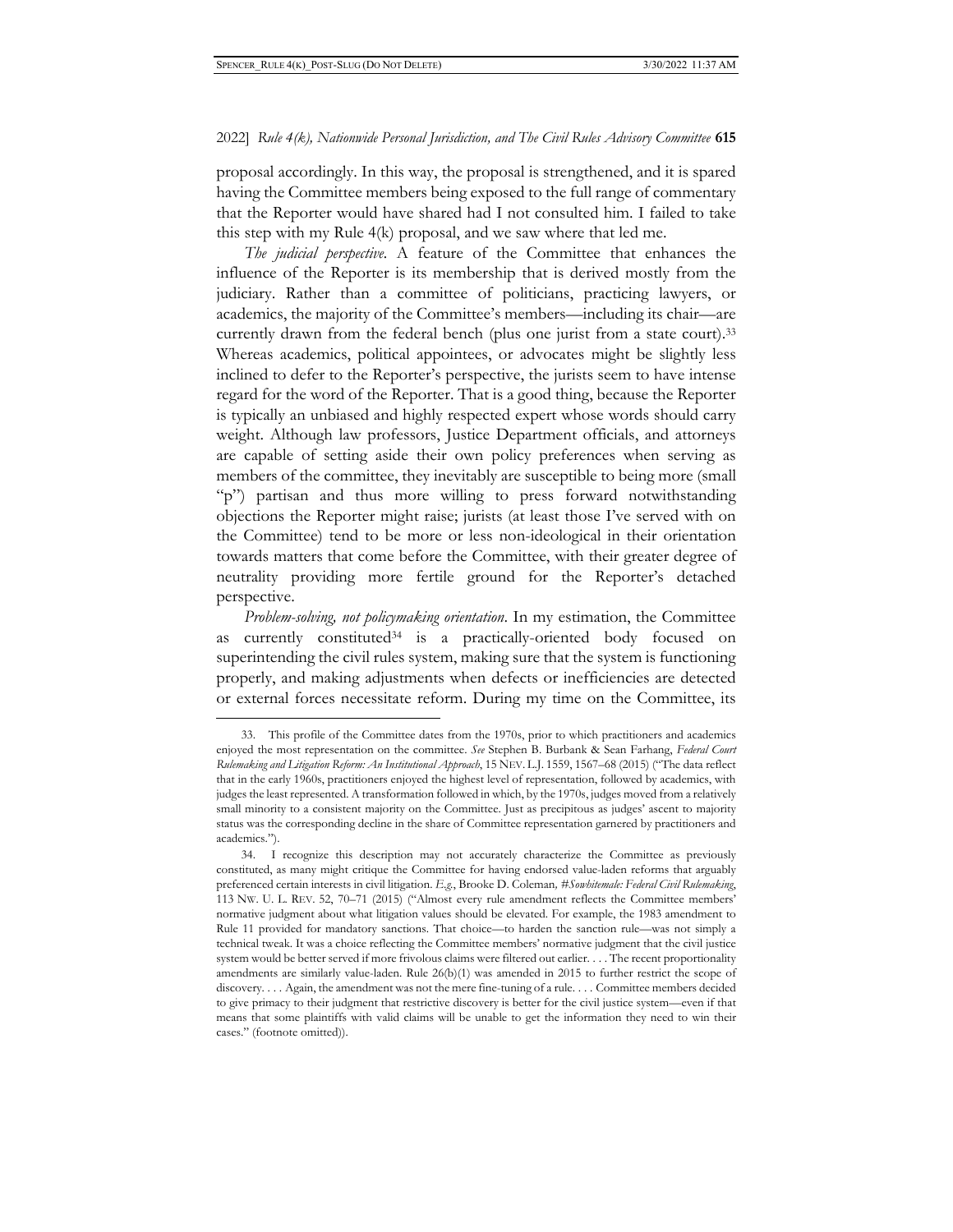focus has been on making tweaks that address identifiable problems. At my first meeting in the fall of 2017, the Committee was considering revising Rule 30(b)(6) to address perceived difficulties that both those who represent plaintiffs and those who represent defendants were reporting experiencing.35 With an acknowledgment that problems existed surrounding Rule 30(b)(6) depositions, the Committee felt that it could do no more than revise the rule to require that the parties "confer in good faith about the matters for examination" in advance.36 Another topic on the Committee's plate when I joined it in 2017 was the process for handling the review of denials of Social Security disability claims under 42 U.S.C. § 405(g). Because the Social Security Administration (SSA) indicated that the lack of uniform procedures for such cases across the federal districts presented it with significant inefficiencies, the Committee ultimately accommodated the SSA's request for a separate set of uniform national procedural rules for such cases that acknowledged their summary judgment or appellate-like nature.37 A final example of a context in which the Committee has been willing to act is in response to the challenges posed by the COVID-19 global pandemic, proposing a new Rule 87 that provides for alterations to rules concerning service of process and certain time limits during a declared "Civil Rules Emergency."38

Each of the above represent adjustments or accommodations that attempt to address an identifiable concern raised by practitioners and members of the judiciary rather than reforms designed to alleviate policy-oriented perceived ills or injustices. None of these changes threaten to be too disruptive in most cases or to the system as a whole. Contrast these changes to the rules with what my Rule 4 proposal portended: while the reforms noted above do not involve fundamental change and will likely only have an impact—if any—on the margins, adoption of my Rule 4(k) proposal would result in a sea-change in how territorial jurisdiction in the federal courts would be handled, significantly impacting the range of locales to which defendants could be called to litigate claims against them. Further, although my proposal was motivated by what I identified as a problem—that defendants could evade personal jurisdiction in

CIV. RULES ADVISORY COMM., MINUTES, NOVEMBER 7, 2017, at 2 (2017), https://www.uscourts.gov/sites/default/files/2017-11-7-\_civil\_rules\_meeting\_minutes\_final\_0.pdf ("Examples of bad practice are presented by both sides. Plaintiffs encounter poorly prepared witnesses.

Defendants encounter uncertainty, vague requests, and overly broad and burdensome requests. All agree that courts do not want to become involved with these problems.").

<sup>36.</sup> FED. R. CIV. P. 30(b)(6) (amended Dec. 1, 2020).

<sup>37.</sup> COMM. ON RULES OF PRAC. & PROC., REPORT OF THE ADVISORY COMMITTEE ON CIVIL RULES 3 (2021), https://www.uscourts.gov/sites/default/files/civil\_rules\_report\_-\_may\_2021\_0.pdf. The Supplemental Rules for Social Security Review Actions under 42 U.S.C. § 405(g) take effect on December 1, 2022. *Pending Rules and Forms Amendments*, U.S. CTS., https://www.uscourts.gov/rules-policies/pending-rulesand-forms-amendments (last visited Feb. 11, 2022).

<sup>38.</sup> COMM. ON RULES OF PRAC. & PROC., PRELIMINARY DRAFT: PROPOSED AMENDMENTS TO THE FEDERAL RULES OF APPELLATE, BANKRUPTCY, CIVIL, AND CRIMINAL PROCEDURE, AND THE FEDERAL RULES OF EVIDENCE 44–48 (2021), https://www.uscourts.gov/sites/default/files/preliminary\_draft\_of\_proposed\_amendments\_2021\_0.pdf.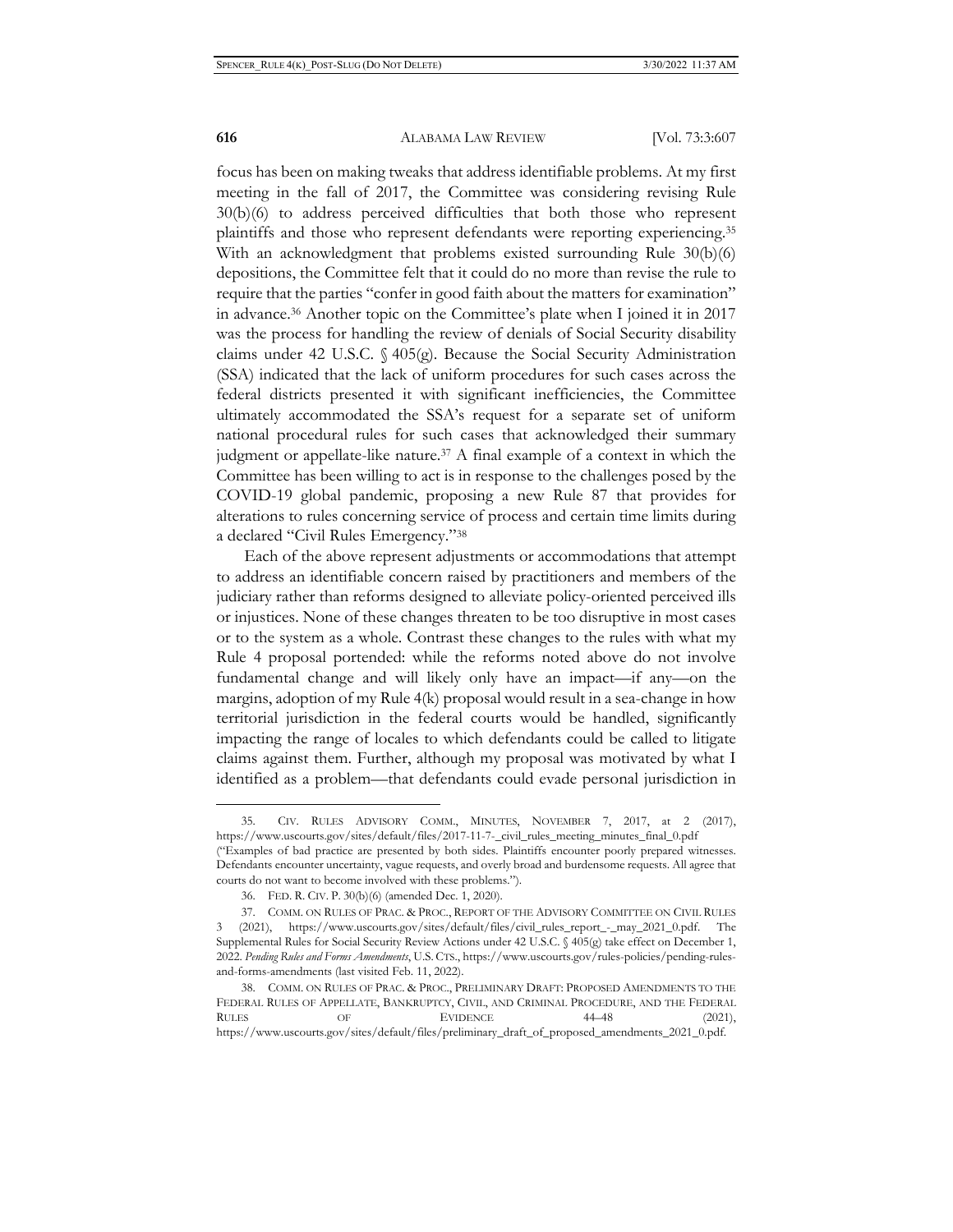federal court not based on any real constitutional concern or actual inconvenience but merely because the co-located state courts could not exercise jurisdiction over them—that is not the kind of problem the Committee is truly designed to perceive and address.

This orientation may arise from the dominant judicial perspective on the committee alluded to above, which tends to yield a seeming bias towards institutional conservatism. The jurists on the committee are frequent, repeat players in the civil justice drama, which gives them a useful perspective to perceive instances where the system breaks down. But their perspective is limited and tends to be oriented towards the types of snags that undermine the efficient processing of matters to some sort of resolution, as opposed to concerning themselves with the more fundamental and global implications of the rules on the regulatory and remedial goals of the civil justice system.

#### **CONCLUSION**

I confess that it is unlikely that this simple case study on the fate of a single proposal can yield meaningful generalizations about the current civil rulemaking process. Although I have identified a few lessons that I have drawn from the experience, I am happy to hear from others involved regarding what their takeaways might have been. I, for one, have taken these lessons to heart, crafting a follow-on proposal (on another topic) and accompanying Committee strategy accordingly. I have developed a proposal to amend Rule 9(b) to overcome the unfortunate misreading of that provision by the Supreme Court in *Ashcroft v. Iqbal*. 39 This time around, I shared the proposal with the Committee Reporter, Professor Cooper, when it was under development and adjusted my arguments accordingly. Then, I thoroughly explained my proposal in an article that I published<sup>40</sup> and then circulated to the Committee, whereas previously I led with my Rule 4(k) proposal and followed up with a detailed defense of it in an article41 only after it had already been tabled by the Committee. Importantly, in my piece articulating the rationale for amending Rule 9(b) as I have proposed, I focused a great deal of attention on the problem that the *Iqbal* interpretation of Rule 9(b) was causing in the lower courts, creating meaningful dissensus on the proper pleading obligations under the rule and imposing inordinate and inappropriate burdens on litigants that were never intended by the rule. In the piece, I offered textualist, originalist, and policy-based arguments as well, although it is unclear whether any of these will have any sway. After previewing the proposal with another member of the Committee, who encouraged me to

<sup>39.</sup> *See* 556 U.S. 662, 686–87 (2009).

<sup>40.</sup> A. Benjamin Spencer, *Pleading Conditions of the Mind Under Rule 9(b): Repairing the Damage Wrought by*  Iqbal, 41 CARDOZO L. REV. 1015 (2020).

<sup>41.</sup> Spencer, *supra* note 10.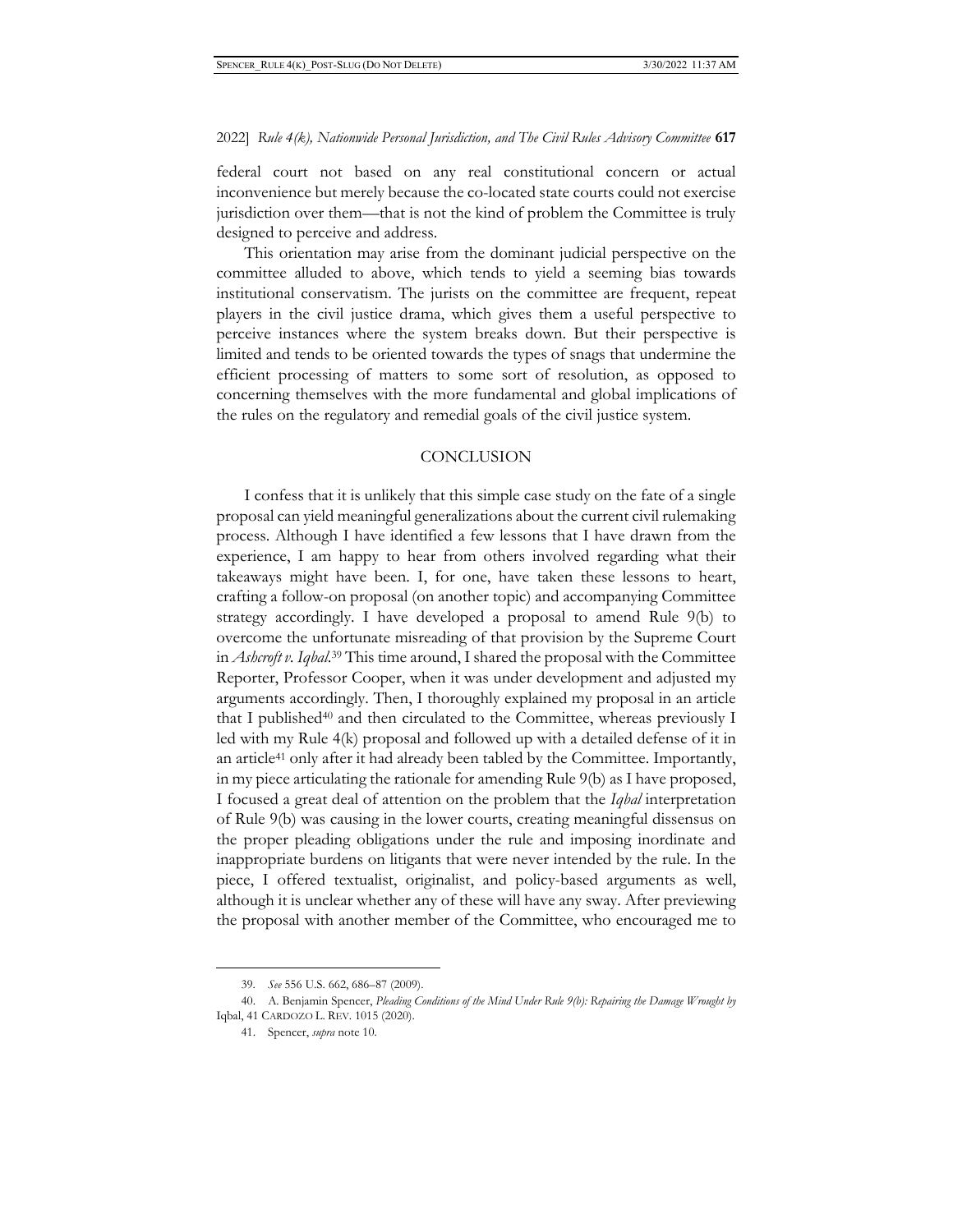submit it, I formally submitted the Rule 9(b) proposal for consideration in August of 2020.42

This time, my proposal received a much more hospitable reception by Reporter Ed Cooper. Because I had led with the article articulating the rationale for the proposal and submitted it with the proposal, Professor Cooper's memo to the Committee was able to—and did—draw heavily from the arguments that I had laid out.43 This is not to say that Professor Cooper embraced the proposal; as mentioned above, that is not the Reporter's role. Rather, he outlined many fewer challenges and complexities that arose from my Rule 9(b) proposal than he had with my Rule 4(k) proposal; I'd like to think that was achieved by my benefiting from hearing his perspective privately during the proposalformulation process (but that could be wishful thinking, revisionist history, or both). In any event, rather than tabling the Rule 9(b) proposal indefinitely, the Committee agreed to carry the proposal forward to the April 2021 meeting. The proposal was discussed further at that meeting, with a sense reached that "the proposal is worthy of serious study" and that "[t]here are concerns that need to be addressed."44 The discussion ended with an agreement that "[i]t may prove desirable to appoint a subcommittee to study Rule 9(b)."45 At the October 2021 meeting of the Committee, the Chair announced that a Rule 9(b) subcommittee would indeed be appointed.46

I offer all of this to say that I made an effort to learn from the unsuccessful experience with my Rule 4(k) proposal to develop a more successful strategy for my Rule 9(b) proposal. Consulting with the Reporter in advance and focusing largely on tangible problems with the status quo that a proposal will ameliorate seem to be two important keys to getting some consideration. I hesitate to add, however, that proposals that promise smaller, less disruptive changes might have more legs, and my Rule 9(b) proposal does not purport to be nondisruptive. That ultimately could prove to be a real obstacle to its adoption, particularly as it pushes against the Supreme Court's interpretation of a rule, something the Committee has shown that it is loath to do (see its deadend discussion of whether to amend Rule 8 to overturn *Twombly*).

<sup>42.</sup> *See* ADVISORY COMM. ON CIV. RULES, AGENDA, OCTOBER 16, 2020, at 265 (2020), https://www.uscourts.gov/sites/default/files/2020-10\_civil\_rules\_agenda\_book\_final.pdf.

<sup>43.</sup> *See id.* at 260–61.

<sup>44.</sup> CIV. RULES ADVISORY COMM., MINUTES, APRIL 23, 2021, at 30 (2021), https://www.uscourts.gov/sites/default/files/minutes\_from\_advisory\_committee\_on\_civil\_rules\_meeting \_april\_23\_2021\_0.pdf; *see also id.* (observing that "this topic is 'incredibly important, and deserves close attention'").

<sup>45.</sup> *Id.*

<sup>46.</sup> ADVISORY COMM. ON CIV. RULES, AGENDA, OCTOBER 5, 2021, at 259 (2021), https://www.uscourts.gov/sites/default/files/2021-10-05\_civil\_rules\_agenda\_book\_final\_1.pdf. At the time of publication, it was uncertain whether the Committee would proceed with undertaking any Rule 9(b) reform, although preliminary indications are that a majority of the subcommittee is not inclined to move forward after having considered the proposal.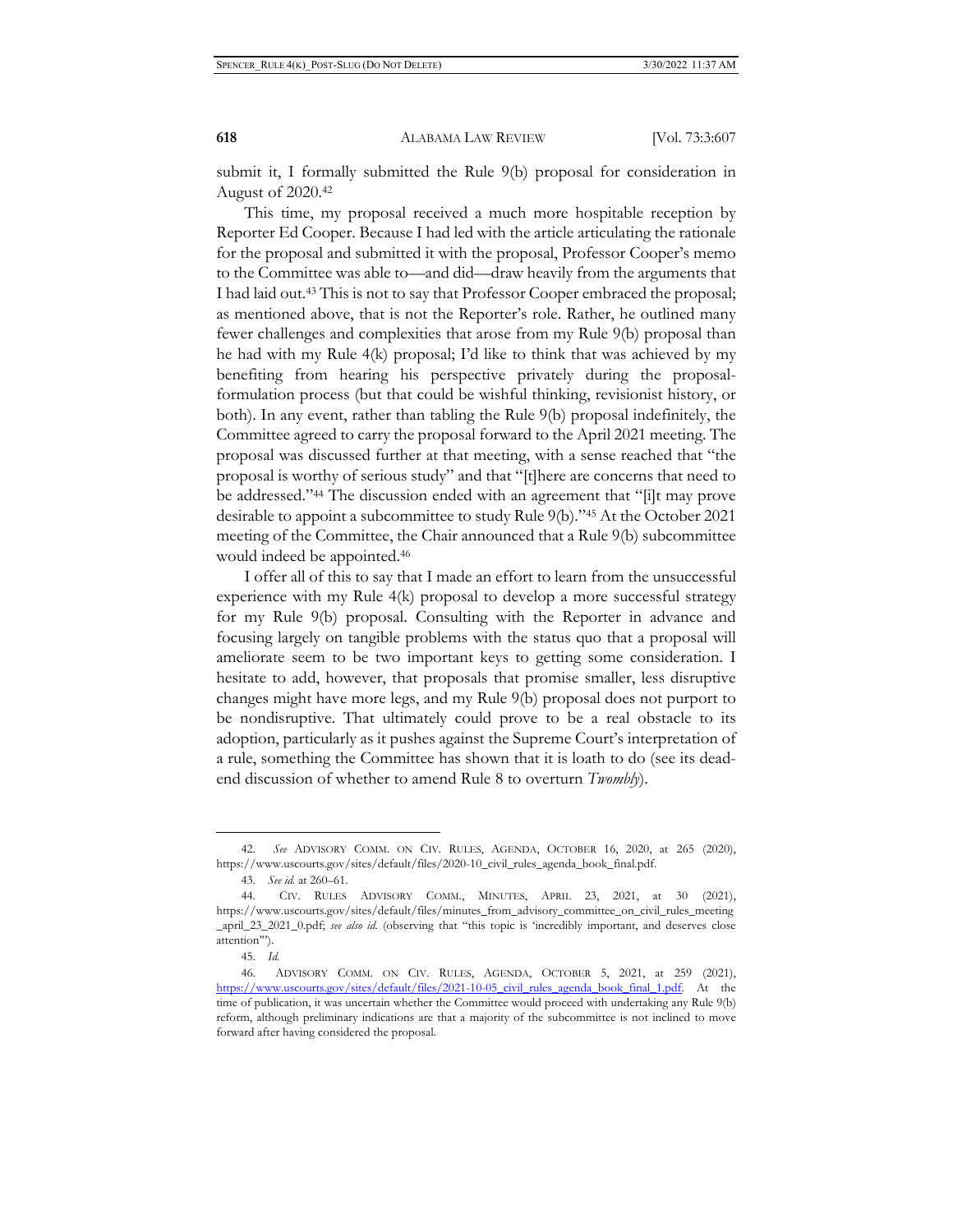I will hazard to offer a couple of suggestions for reform that might help the Committee become more amenable to policy-oriented changes to the rules (on the dubious assumption that moving in that direction would be a good thing).

First, the Committee might benefit from having fewer judges as members. I do not have great suggestions for how that goal could be achieved, particularly if we cannot have confidence that a committee with a larger proportion of lawyers, academics, or both, would be an improvement. But perhaps just some minor tweaking to the Committee composition, dropping a couple of jurists and bringing in a couple of additional lawyers and perhaps another academic, could leaven some of the judicial bias that currently holds sway.

Second, it might be helpful if the Chief Justice provided more guidance regarding his vision for the Committee, perhaps even going so far as to provide it with a charge to consider and address more policy-oriented, systemic concerns. That is certain not to happen with the incumbent Chief and is unlikely to be welcomed from any future Chiefs. And I can easily imagine that this suggestion could fall into the be-careful-what-you-wish-for category. My point here, however, is simply to suggest that some type of nod or indication from the Chief to the Committee that its mandate was greater than tinkering and repair but a more comprehensive consideration of the impact of the rules on yielding just outcomes could give Committee members a sense that they were more empowered to do bigger things in their role.

Finally, it would not hurt to make the Committee more inclusive in the perspectives and backgrounds that it represents. Studies have shown that white, Republican-appointed judges have been overrepresented and have a much higher likelihood of being appointed to the Committee.<sup>47</sup> Certainly, meritorious Committee service could be had from other sectors of the population, who might incidentally carry with them greater amenability to systemic, policyoriented reform.

My time on the Committee is coming to a close soon. But before I leave and after, I hope to put forward one or two additional proposals for rule reform. As for my hopes of seeing Rule 4(k) revised, I've let those go, but I am

<sup>47</sup>. Professor Brooke Coleman explores the lack of diversity among Committee membership. Coleman, *supra* note 34, at 53 ("Of the 136 individuals who have served on the Civil Rules Advisory Committee since its inception, 116 are white men, fifteen are white women, and five are men of color. . . .  $\[\Pi\]$ n the roughly eighty years of the Civil Rules Committee's existence, the gender and racial identity of Committee members has remained static."); *see also* Burbank & Farhang, *supra* note 33, at 1574 ("The race variable is significant and negative, indicating that non-white judges are less likely to serve on the Advisory Committee. By comparison, white judges' probability of serving on the committee is about 5.1 times larger. Examining the raw data to assess the plausibility of this very large effect, we observe that although non-white judges account for 11 percent of the judge-years in the data, they account for only 2 percent of committee serviceyears (6 of 277), and 2 percent of appointments or reappointments (2 of 103)."); *id.* ("[C]ontrolling for the composition of the federal bench, Republican-appointed judges had more than double the estimated probability of serving on the Committee during the period of interest. . . . The probability of service for judges appointed by Republican presidents is 2.3 times larger, or 130 percent higher, than for Democratic appointees.").